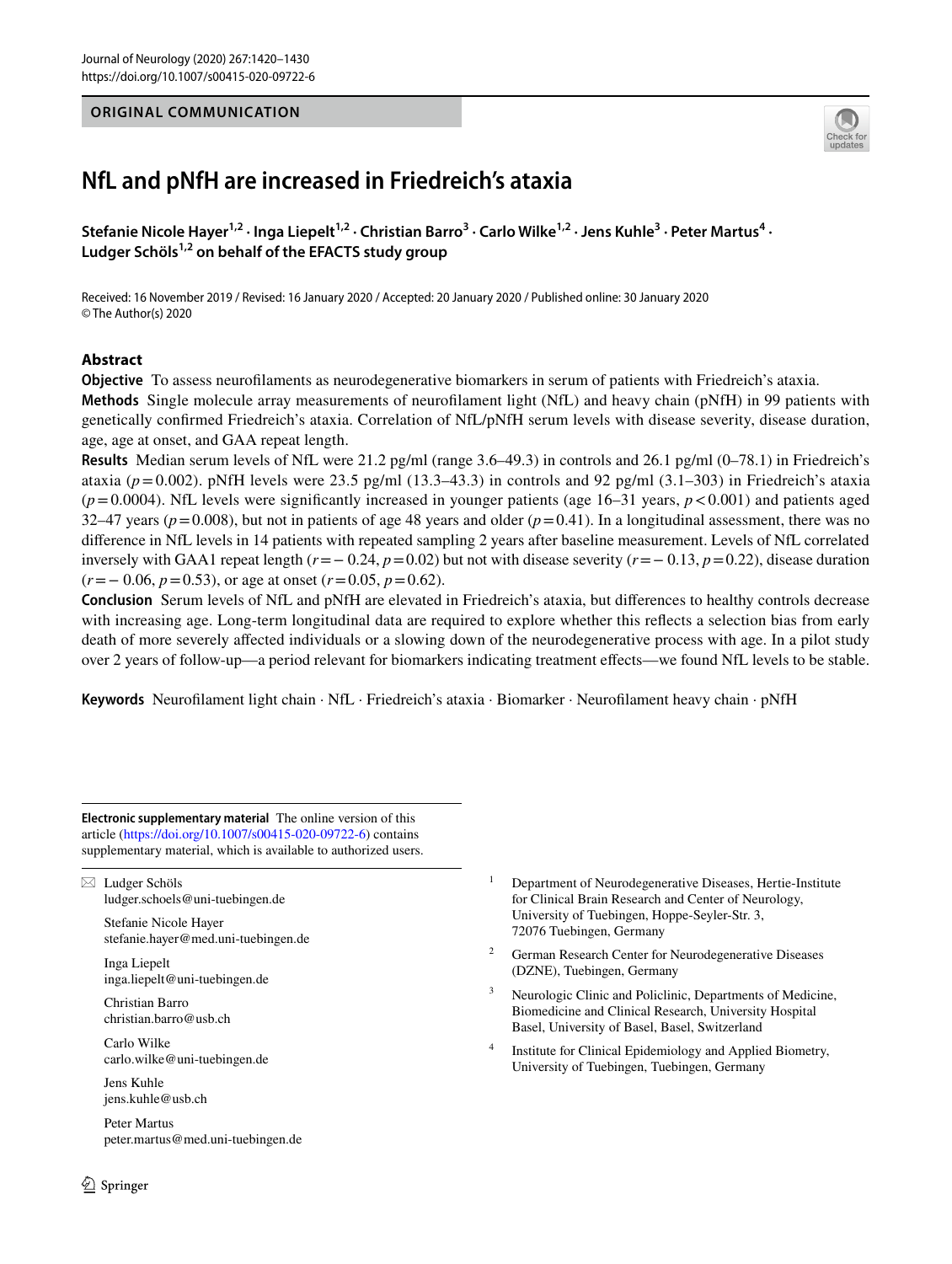#### **Introduction**

Friedreich's ataxia is the most frequent type of autosomal recessive ataxia in the western world with a prevalence of about 1:36,000 [[1](#page-9-0)]. In most cases, it is caused by homozygous GAA repeat expansions in the frst intron of the *FXN* gene that result in reduced levels of frataxin and in iron/sulfur clusters leading to disturbance of e. g. the respiratory chain [[2](#page-9-1)]. The progressive nature of Friedreich's ataxia leads to continuous destruction of neurons with a focus on long fibre tracts in the spinal cord, causing progressive degeneration of dorsal root ganglia, posterior columns, sensory nerves, and corticospinal tracts [[3\]](#page-9-2). During this process, axonal cytoskeletal proteins are likely to be liberated into cerebral spinal fuid (CSF) and even into blood, in consequence of neuro-axonal injury. An integral component of the axonal cytoskeleton is neuroflament light chain (NfL) and phosphorylated neuroflament heavy chain (pNfH). These markers were recently shown to be increased in the cerebrospinal fuid of several progressive neurodegenerative diseases including amyotrophic lateral sclerosis (ALS), frontotemporal dementia (FTD), Creutzfeldt–Jakob disease (CJD), and adult-onset leukoencephalopathy with axonal spheroids (ALSP) [[4](#page-9-3)[–9](#page-9-4)]. Most lately, ultrasensitive assays allow assessments of NfL and pNfH also in serum [[10,](#page-9-5) [11\]](#page-9-6).

Biomarkers refecting degenerative processes are important for interventional trials that aim to slow disease progression. In Friedreich's ataxia, frataxin protein level is used as a biomarker refecting an early event in pathophysiology, as it was shown to be reduced in patients in consequence of the intronic repeat expansion leading to impaired transcription of the *FXN* gene [\[2](#page-9-1)]. As lack of frataxin is thought to be the pathomechanism driving all further steps in the pathogenesis of Friedreich's ataxia, several therapeutic approaches are aiming to increase transcription of the *FXN* gene. In these studies, frataxin levels are monitored to document treatment success [[12,](#page-9-7) [13\]](#page-9-8). However, serum markers refecting the degenerative aspects of the disease are missing.

Here, we assessed serum levels of NfL and pNfH in patients with Friedreich's ataxia and healthy controls by ultrasensitive single molecule array (Simoa) [[14](#page-9-9), [15](#page-9-10)] using a cross-sectional and a longitudinal approach.

A total of 99 patients (median age 38 years, range 16–68) with genetically confirmed Friedreich's ataxia were

## <span id="page-1-0"></span>**Methods**

#### **Subjects**

recruited through the European Friedreich's Ataxia Consortium for Translational Studies (EFACTS). All patients carried GAA repeat expansions on both alleles. Repeat lengths of the shorter allele varied between 67 and 1167 GAA repeats and on the longer allele between 200 and 1500 repeats. We assessed clinical disease severity with the Scale for the Assessment and Rating of Ataxia (SARA), a validated score that allows to quantify an individuals' degree of ataxia and ranges from 0 (no ataxia) to 40 points (most severe ataxia) [\[16\]](#page-9-11). Age at onset was defned by frst reported symptoms, and disease duration as the period between onset and time of sampling. In addition, 30 individuals (median age 48 years, range 18–68) were enrolled at the Department of Neurodegenerative Disorders, Hertie Institute for Clinical Brain Research, University Hospital Tübingen, as healthy controls. All controls were assessed by neurologists with special expertise in neurodegenerative diseases, ascertaining that none of them had a history or clinical signs of neurodegenerative disease or of any other major neurological disorder. The study has been approved by the institutional review board, and all subjects gave written informed consent prior to participation.

#### **Biomaterial**

The biomaterial from Friedreich's ataxia patients used in this study was provided by the centralized biomaterial bank of the medical faculty of the RWTH Aachen University (RWTH cBMB) and used in accordance with the biomaterial bank's regulations and vote 206/09 of the ethics committee of the medical faculty of the RWTH Aachen University. Serum samples from healthy controls were provided by the biobank of the Hertie Institute for Clinical Brain Research (HIH), University of Tübingen, and used in accordance with the biomaterial bank's regulations and vote 199/2011BO1 of the ethics committee of the medical faculty of the University of Tübingen. Samples were frozen at − 80 °C within 90 min after collection, and analysed without any previous thaw–freeze cycle.

#### **Measurements**

NfL concentrations were analysed by single molecule array (Simoa) assay as previously described [\[11\]](#page-9-6). Inter-assay coefficients of variation (CV) for three native serum samples were 14.6%, 7.5%, and 2.1% for control samples with mean concentrations of 7.7 pg/ml, 22.6 pg/ml, and 77.4 pg/ml, respectively. The mean intra-assay CV of duplicate determinations for concentration was 3.7%. pNfH was quantifed by a commercially available Kit (Quanterix) on the Simoa platform on a single run. The mean intra-assay CV of duplicate determinations for concentration was 9.5%.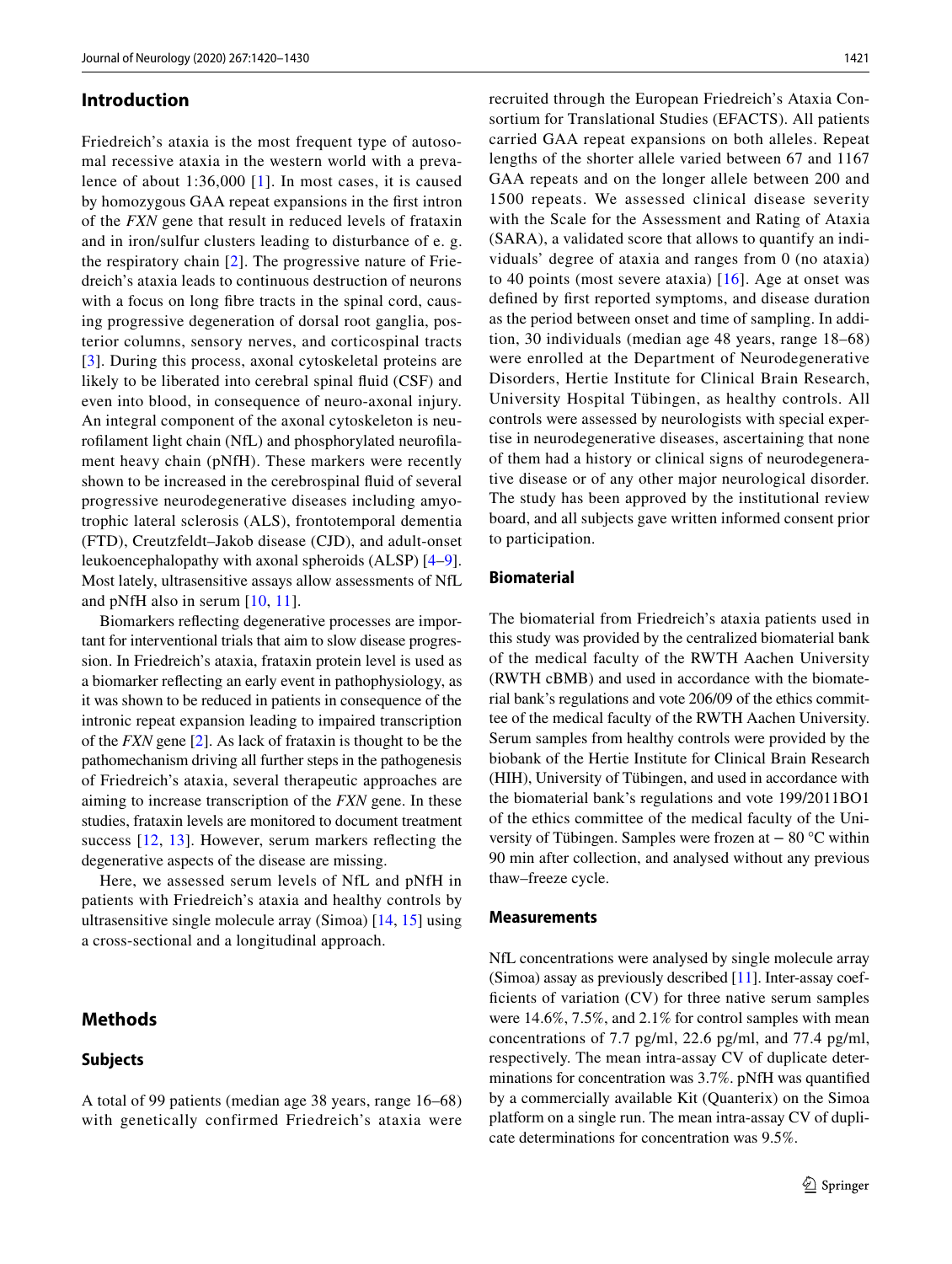#### **Statistical analysis**

Statistics were performed using nonparametric tests in bivariate analysis. Multiple regression models were used to assess dependency of NfL on age. Data in the results section report median and range, data in graphs represent median and 95% confdence interval (CI). Demographic data were compared using two-tailed Mann–Whitney test. For pNfH, the Mann–Whitney *U* test was used to compare values between patients and controls. A two-tailed Wilcoxon test was applied to compare paired data from longitudinal measurements in identical subjects. Correlation was assessed by computing Spearman r. One outlier was removed in the pNfH control group (pNfH=346.1 pg/ ml), by the robust regression and outlier removal (ROUT) method  $(Q=0.1\%)$  in GraphPad Prism 7. To assess a possible use of NfL measurements for diagnosis, an age-corrected ROC curve was constructed. This was done by frst calculating a quadratic regression model for NfL dependent on age in the control group only. Second, the equation of this model was used to calculate predicted values of NfL for both, the control and the patient group. Third, the diferences between observed and predicted values of NfL were calculated and used as continuous classifcator in a ROC analysis. This led to the "age-corrected ROC curve". Regression and ROC analyses were performed using SPSS 25 for Windows. All other analyses were performed with GraphPad Prism 7 for Mac.

## **Data availability**

Anonymized data will be shared on request of qualifed investigators.

#### **Results**

## **NfL and pNfH mark neuronal damage in Friedreich's ataxia**

To investigate whether serum NfL and pNfH might serve as biomarkers in Friedreich's ataxia, we compared NfL serum levels between 30 healthy controls and 99 patients with Friedreich's ataxia as well as pNfH serum levels in a subgroup of 9 controls and 20 patients. The median NfL concentration in controls was 21.15 pg/ml (range 3.6–49.3), while the concentration in Friedreich's ataxia was significantly higher with 26.1 pg/ml (range 0–78.1;



<span id="page-2-0"></span>**Fig. 1** NfL and pNfH are increased in Friedreich's ataxia**. a** Serum NfL of 30 healthy controls and 99 genetically confrmed Friedreich's ataxia patients. **b** Serum pNfH in 9 healthy controls and 20 patients with Friedreich's ataxia. \*\**p*=0.0019, \*\*\**p*=0.0004. Data represent median and 95% confdence interval. *NfL* neuroflament light chain, *pNfH* phosphorylated neuroflament heavy chain

 $p=0.002$ ) (Fig. [1a](#page-2-0)). Similarly, pNfH levels were significantly elevated in patients compared to controls (controls 23.5 pg/ml, range 13.3–43.2; Friedreich's ataxia 92 pg/ml, range 3.1–303; *p*=0.0004) (Fig. [1b](#page-2-0)).

Controls (45.27 $\pm$ 14.11 years) were older than patients with Friedreich's ataxia  $(38.37 \pm 13.05 \text{ years}; p = 0.02)$ , but covered a comparable age range (controls 18–68 years, patients 16–68 years). Thus, age dependency of NfL was assessed in detail for both groups. In healthy individuals, there was a clear quadratic dependency of NfL on age (Fig. [2a](#page-3-0), dashed line and Supplementary Figure S1a): in controls aged < 30 years, there was no increase of NfL with age. Between 30 and 50 years of age, there was a moderate increase and in the age range of 50–65, there was a steep increase (*r*-square linear model= 0.55, quadratic model 0.64, both  $p < 0.00001$ ). In diseased subjects, no signifcant age dependency of NfL levels could be detected with a non-signifcant trend to a quadratic model (*r*-square linear model =  $0.00$ ,  $p = 0.90$ , quadratic model 0.05,  $p = 0.095$ ). The area under the age-corrected ROC curve (cf. ["Methods"](#page-1-0) section) was 0.78 (95% CI 0.69–0.86). Separate analysis within three equally sized strata of age (16–31 years, 32–47 years, 48–68 years) revealed areas under the ROC curve of 0.99 (CI 0.95–1.00, *p* < 0.001), 0.81 (0.70–0.92,  $p = 0.002$ ) and 0.49 (0.28–0.70,  $p = 0.94$ ). Thus, based on NfL measurements, there was an excellent classifcation in *healthy* or *afected* for younger individuals, a moderately good classifcation for middle aged individuals and no classifcation better than chance for older individuals.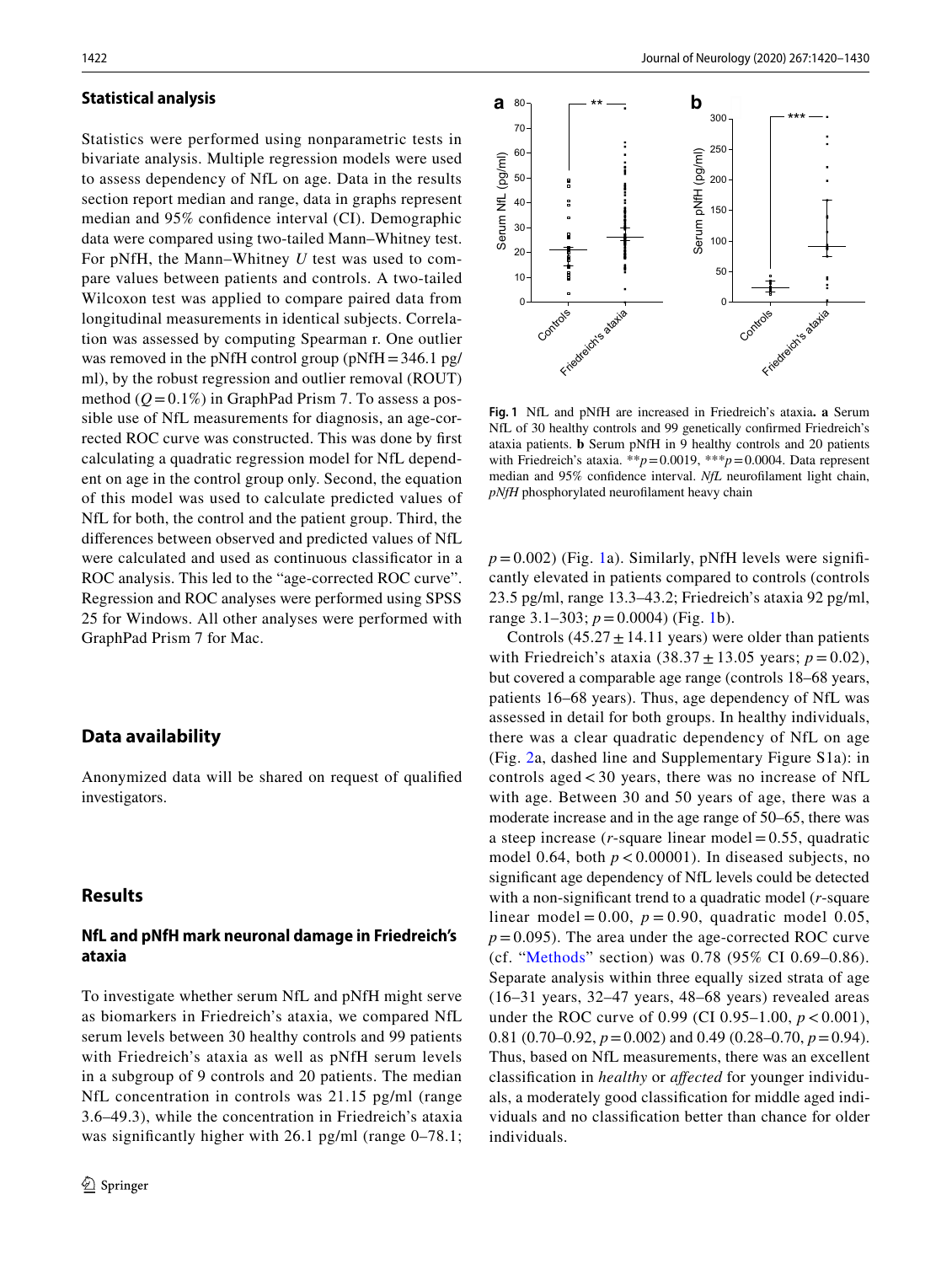

<span id="page-3-0"></span>**Fig. 2** NfL levels in healthy controls (white dots) and Friedreich's ataxia (black dots) relative to age. Serum NfL allows an excellent classifcation in *healthy* or *afected* for younger individuals (16– 31 years), a moderately good classifcation for middle aged individu-

## **Serum NfL is increased independently of disease severity, age at onset, and disease duration in Friedreich's ataxia**

We assessed serum NfL levels in correlation with disease severity as defned by the Scale for the Assessment and Rating of Ataxia (SARA) score. We found that serum NfL did not correlate with the SARA score (*r*=− 0.13, 95% CI − 0.32 to 0.08, *n*=99; *p*=0.22) (Fig. [3a](#page-4-0)). Similarly, there was no correlation between NfL concentration and age at onset (*r*=0.05, 95% CI − 0.15 to 0.25, *n*=99; *p*=0.62) (Fig. [3](#page-4-0)b) or disease duration (*r*=− 0.06, 95% CI − 0.26 to 0.14,  $n = 99$ ;  $p = 0.53$ ) (Fig. [3c](#page-4-0)). In patients, there was a small, but signifcant inverse correlation between levels of NfL and the length of the smaller GAA repeat (allele 1) (*r*=− 0.24; 95% CI − 0.42 to − 0.03; *n*=99, *p*=0.02) (Fig. [3](#page-4-0)d), but not with the GAA repeat length in the larger allele (allele 2) (*r*= − 0.01; 95% CI − 0.21 to 0.20, *n*=99;  $p=0.95$ ) (Fig. [3e](#page-4-0)).

Serum pNfH levels were measured in a subgroup of 20 patients that were selected a priori to represent moderately (SARA score 10–20) or severely affected (SARA score 30–40) individuals, to increase the visibility of potential differences from disease severity despite the small group size. Analogous to NfL, there was no correlation between pNfH level and SARA score (*r*=− 0.20, 95% CI − 0.60 to 0.28;  $n=20$ ,  $p=0.41$ ) (Supplementary Figure S2). Interestingly, there was even a tendency towards lower pNfH levels in more severely affected patients, albeit this tendency did not reach signifcance (SARA 10–20: 139.5 pg/ml, range 3.1–303, *n* = 10; SARA 30–40: 87.75 pg/ml, range 23.1–258.6,



als (32–47 years), and no classifcation better than chance for older individuals (48–68 years). **a** Observed NfL values with LOWESS ft (dashed line for controls and continuous line for patients). **b** Calculated NfL values with quadratic fit. *NfL* neurofilament light chain

 $n=10$ ;  $p=0.17$ ) (Fig. [3f](#page-4-0)). pNfH also did not correlate with age, neither in controls nor in Friedreich's ataxia patients (controls *r*=0.10, *p*=0.80, *n*=9; patients *r*=− 0.11, 95% CI − 0.54 to 0.36, *n*=20; *p*=0.64) (Supplementary Figure S1c, d) or age at onset (*r*=0.18, 95% CI − 0.30 to 0.59, *n*=20;  $p=0.44$ ) (Fig. [3](#page-4-0)g). There were small, but non-significant correlations between pNfH concentration and disease duration (*r*=− 0.39, 95% CI − 0.72 to 0.08, *n*=20; *p*=0.09) (Fig. [3h](#page-4-0)) and also with GAA repeat length of allele 1 (*r*=− 0.32, 95% CI − 0.68 to 0.16, *n*=20; *p*=0.17), but not with repeat length of allele 2 (*r*=0.06, 95% CI − 0.41 to 0.50, *n*=20; *p*=0.81) (Supplementary Figure S3).

## **Serum NfL remains stable over 2 years in Friedreich's ataxia**

To assess progression dynamics of NfL in Friedreich's ataxia, we used a longitudinal approach in a group of 14 patients by measuring serum NfL at baseline (BL) and 2 years later (2FU). On individual level, we observed an increase of serum NfL in 9 of 14 patients (64.3%) while concentrations decreased in 4 patients (28.6%) and stayed the same in one patient (Fig. [4](#page-5-0)a). Overall, there was no signifcant change during the 2-year period (BL 27.5 pg/ml, range 5.3–53.1; 2FU 34.1 pg/ml, range 11–80.8;  $n = 14$ ,  $p = 0.06$ ) (Fig. [4](#page-5-0)a). While there was a significant increase in the SARA score over time (BL 21.7 points, range 6–32.5; 2FU 23.5 points, range 13.5–32.5, *n*=14; *p*=0.007) (Supplementary Figure S4), the individual dynamics of NfL (increase/decrease) did not match the dynamics of the SARA score (Fig. [4](#page-5-0)b), congruent to the lack of correlation between NfL levels and disease severity measured by SARA (see Fig. [3](#page-4-0)c).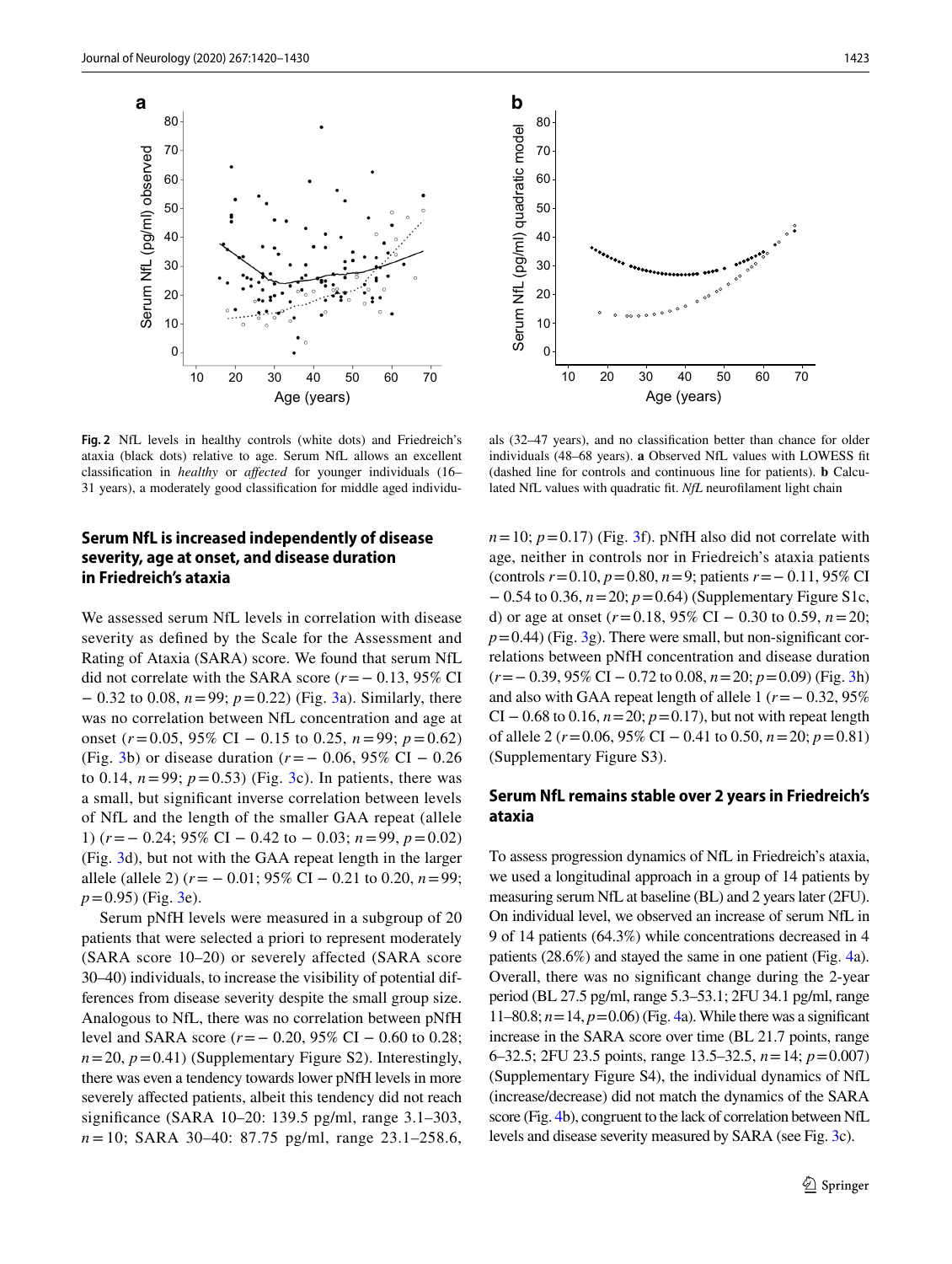<span id="page-4-0"></span>**Fig. 3** NfL and pNfH do not correlate with disease severity, age at onset or disease duration in Friedreich's ataxia. **a** Serum NfL levels versus disease severity in Friedreich's ataxia, quantifed by SARA. **b** Correlation of serum NfL levels with age at symptom onset. **c** Serum NfL versus disease duration, defned by the interval between frst reported symptoms and blood sampling. **d** Correlation of serum NfL levels with the repeat length of the shorter allele and **e** with the longer allele. **f** Quantifcation of serum pNfH levels versus disease severity in patients with Friedreich's ataxia that were a priori categorized as moderately (SARA 10–20) or severely (SARA 30–40) afected. **g** Correlation of pNfH with age at onset, and **h** with disease duration. Data in **f** represent median and 95% confdence interval. A linear regression line is only depicted in graphs presenting a statistically signifcant correlation. *NfL* neuroflament light chain, *pNfH* phosphorylated neuroflament heavy chain, *SARA* scale for the assessment and rating of ataxia, *ns* not signifcant

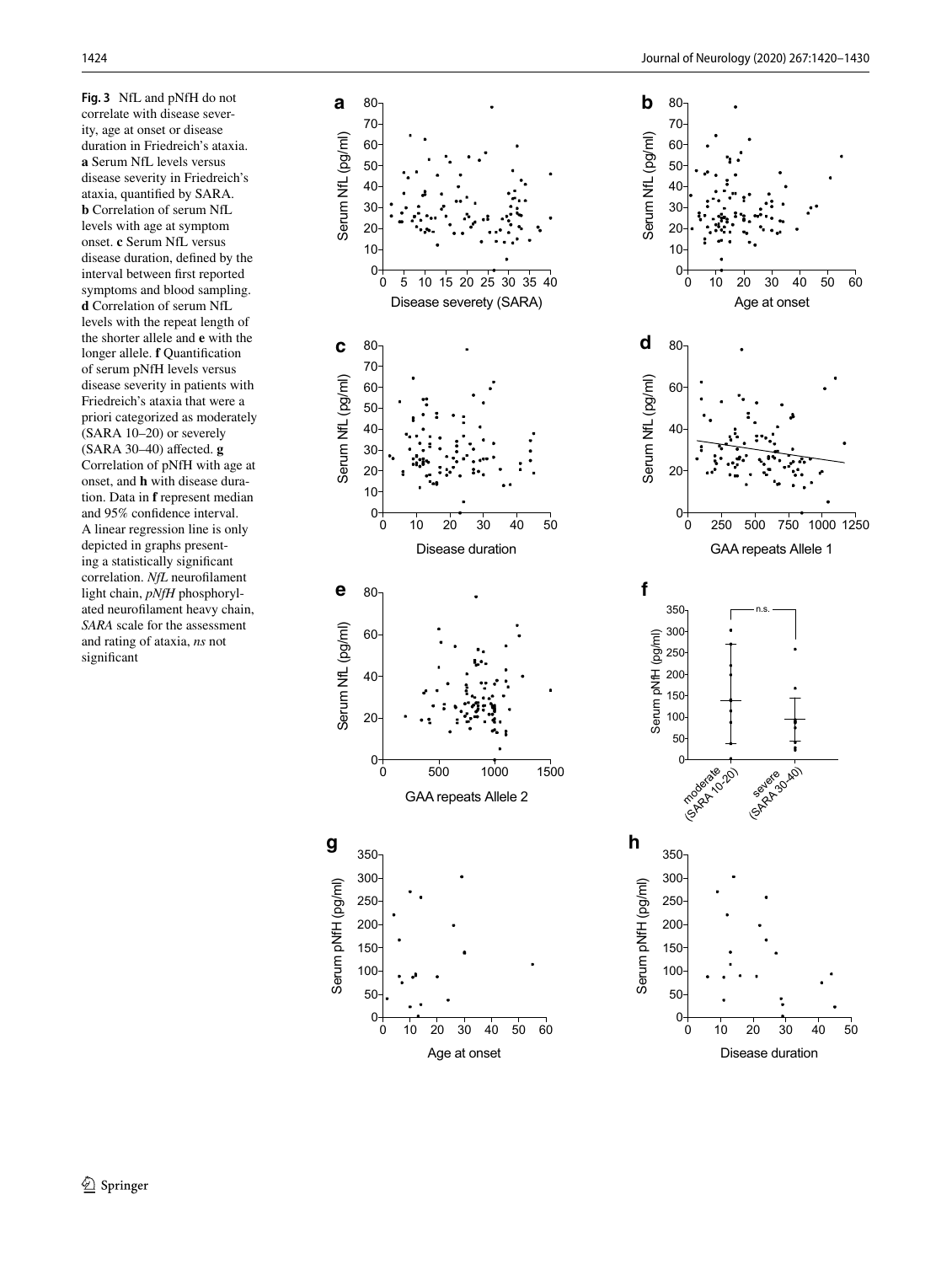

<span id="page-5-0"></span>**Fig. 4** Longitudinal NfL levels in Friedreich's ataxia. **a** NfL levels and level dynamics of individual patients over a period of 2 years. **b** Comparison of NfL level dynamics and SARA dynamics in individual patients over a period of 2 years. Data in **a** represent median and 95% confdence interval. *BL* baseline, *2FU* 2-year follow-up, *NfL* neuroflament light chain, *SARA* scale for the assessment and rating of ataxia, *ns* not signifcant

## **Discussion**

This systematic analysis of neuroflament levels in Friedreich's ataxia demonstrates that NfL and pNfH are signifcantly elevated in patients with Friedreich's ataxia. Moreover, we explored possible age efects and could show that NfL levels are an excellent classifer for younger, but not for older patients. The diference we found in the amount of detected NfL between Friedreichs's ataxia patients and controls compares well with other slowly progressing neurodegenerative diseases such as hereditary spastic paraplegia, Alzheimer's disease, and spinocerebellar ataxia [\[17–](#page-9-12)[19](#page-9-13)]. Levels are lower than in rapidly progressing neurodegenerative diseases such as ALS, FTD, CJD or ALSP  $[4-7, 9]$  $[4-7, 9]$  $[4-7, 9]$  $[4-7, 9]$  $[4-7, 9]$ , most likely refecting the slower decay of axons, with less neuroflament liberated into CSF and peripheral blood per unit of time.

On frst glance, it may be surprising that neuroflament levels did not correlate with disease severity, age at onset or disease duration in Friedreich's ataxia. However, the lack of correlation with disease duration is likely to refect a rather linear and not exponential course of (axonal) degeneration in Friedreich's ataxia.

Interestingly, NfL levels in Friedreich's ataxia lack an age efect as it is observed in healthy controls (Supplementary Figures S1a, b) and well known from the literature [[20\]](#page-9-15). This may indicate that axonal degeneration does not increase with age in Friedreich's ataxia, but takes place already earlier in life and runs with a continuous rate. The lack of age dependence of NfL levels in Friedreich's ataxia may even refect a decrease of the disease specifc neurodegeneration with age if the normal age-dependent increase of NfL is taken into account. Alternatively, it refects a selection bias from mortality that prevented patients with more aggressive courses of Friedreich's ataxia to reach older age. In respect to therapeutic interventions, it therefore needs to be discussed if NfL is able to indicate the degenerative process of Friedreich's ataxia in elder patients. Data from a more rapid neurodegenerative disorder, ALS, indicated that NfL levels decrease in later stages, probably because the majority of axons has been lost earlier [\[20](#page-9-15)].

A longitudinal assessment of NfL levels in Friedreich's ataxia is still missing. Our study provides 2-year follow-up data in a small subsample, but did not show a signifcant change over a timespan that is relevant for interventional trials. In accordance, we found NfL levels to be similar in all disease stages concerning disease severity as well as disease duration.

We found an inverse correlation of NfL levels with GAA repeat length in the smaller allele indicating lower levels of NfL in patients with longer repeat expansions. This fnding is difficult to interpret as larger repeat expansions go along with earlier onset in Friedreichs' ataxia [[21\]](#page-9-16) and are supposed to lead to a more severe course of the disease that is expected to result—if anything—in higher levels of NfL. Since we did not fnd a correlation of NfL with age of onset or disease severity, we suggest to regard the correlation of GAA repeat length of allele 1 and NfL with caution and await its reproduction in an independent cohort.

pNfH is an integral part especially of large, myelinated axons, which are severely afected in Friedreich's ataxia [\[22](#page-10-0)]. To determine whether pNfH is advantageous over NfL, we performed additional pNfH measurements. Indeed, the elevation of pNfH in Friedreich's ataxia was even more pronounced than the elevation of NfL, and showed only minimal overlap with the control group in our pilot study.

As NfH becomes phosphorylated post-translationally while being transported from the neuronal cell soma in the axon, the higher level of pNfH compared to NfL may refect an imbalance between regenerative and degenerative processes in the nervous system and the effort to maintain axonal integrity [[23–](#page-10-1)[25\]](#page-10-2).

Larger cohorts should be investigated in the future including longitudinal assessments of pNfH serum levels to confrm the more prominent elevation of pNfH and evaluate its potential as disease monitoring marker in Friedreich's ataxia.

One limitation of this study is the limited number of controls and the age diference between patients and the control group. As NfL is well established to increase with age [[26\]](#page-10-3) (Figure S1a), age diferences are likely to lead to an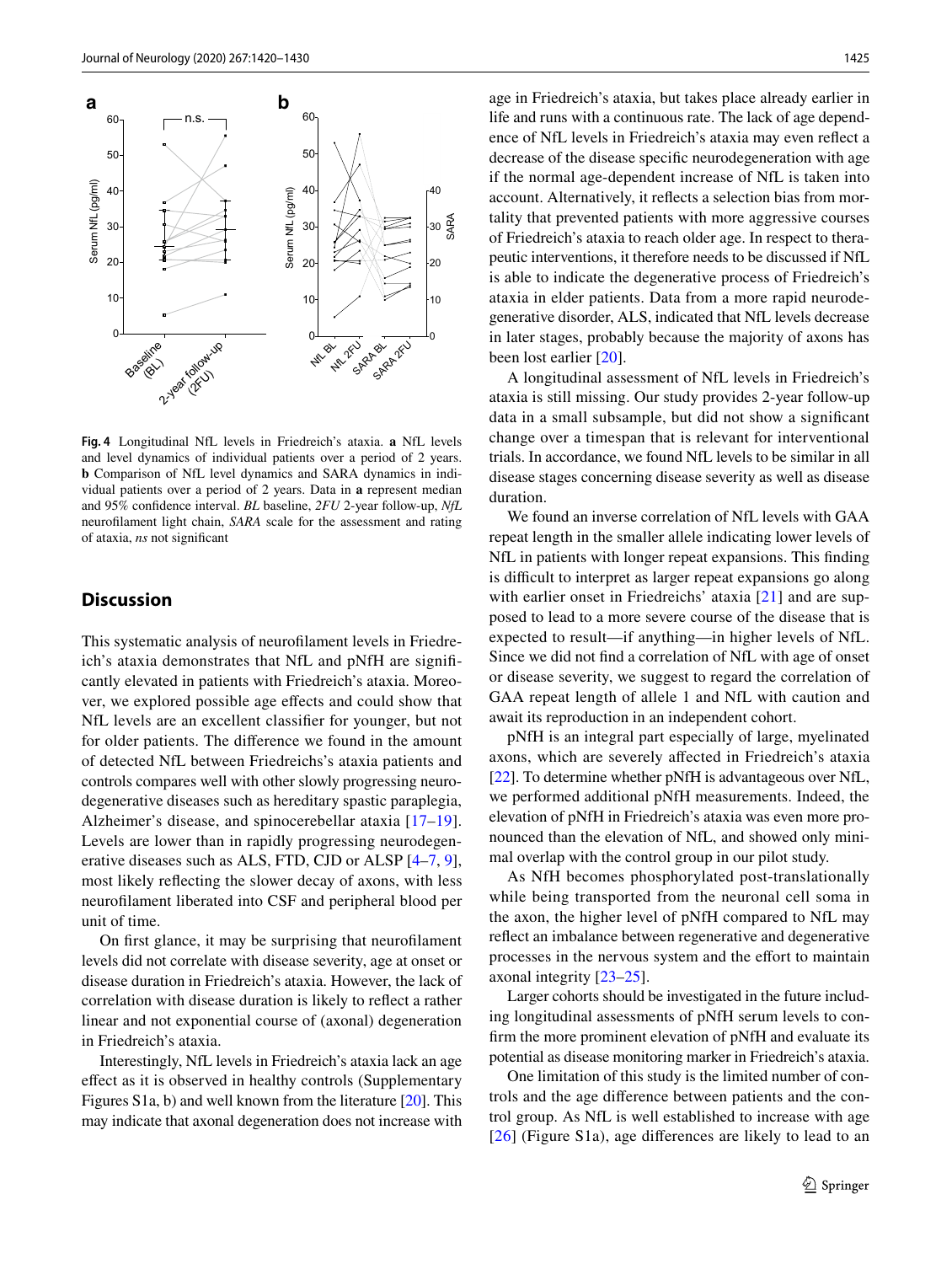underestimate of group diferences in our study. However, similar data have been obtained from a recent pilot study with a small group of patients and age-matched controls [\[27](#page-10-4)]. As our study was limited to patients older than 16 years of age, it will be of interest to investigate a younger group of patients with longer repeats and shorter disease duration.

In conclusion, we propose NfL and pNfH as new biomarkers that refect the neurodegenerative process in long fbre tracts in Friedreich's ataxia. Long-term longitudinal data are required to explore whether the approximation of NfL levels between the Friedreich group and healthy controls with increasing age refects a selection bias from early death of more severely afected patients or a slowing down of the neurodegenerative process in Friedreich's ataxia over the course of disease. Our study proposes neuroflaments as potential biomarkers for the assessment of neurodegeneration in interventional trials that aim to slow down disease activity in Friedreich's ataxia.

**Acknowledgements** Open Access funding provided by Projekt DEAL. The authors are grateful to the Biobank of the Hertie Institute for Clinical Brain Research (HIH), University of Tübingen (hih-tuebingen.de/en/), for the provision of serum and CSF samples from healthy controls and for the generous support of Christian Deuschle and Claudia Schulte. The Biobank is supported by the local university, the Hertie Institute for Clinical Brain Research, and the German Center for Neurodegenerative Diseases (DZNE). SNH, CW, and LS are members of the European Reference Network for Rare Neurological Diseases—Project ID No 739510.

**Author contributions** SNH: conceptualization of the study, patient care, sample acquisition, data interpretation, drafting, and revision of the manuscript. IL: statistical analysis, data interpretation, and revision of the manuscript. CB: NfL measurements and revision of the manuscript. CW: sample acquisition and revision of the manuscript. JK: NfL measurements and revision of the manuscript. PM: statistical analysis, data interpretation, drafting, and revision of the manuscript. LS: conceptualization of the study, patient care, sample acquisition, data interpretation, drafting, and revision of the manuscript.

#### **Compliance with ethical standards**

**Conflicts of interest** The authors declare that they have no confict of interest.

**Ethics statement** All human studies have been approved by the appropriate ethics committee and have been performed in accordance with the ethical standards laid down in the 1964 Declaration of Helsinki and its later amendments. All persons gave their informed consent prior to their inclusion in the study.

**Open Access** This article is licensed under a Creative Commons Attribution 4.0 International License, which permits use, sharing, adaptation, distribution and reproduction in any medium or format, as long as you give appropriate credit to the original author(s) and the source, provide a link to the Creative Commons licence, and indicate if changes were made. The images or other third party material in this article are included in the article's Creative Commons licence, unless indicated otherwise in a credit line to the material. If material is not included in the article's Creative Commons licence and your intended use is not permitted by statutory regulation or exceeds the permitted use, you will need to obtain permission directly from the copyright holder. To view a copy of this licence, visit<http://creativecommons.org/licenses/by/4.0/>.

## **Appendix 1: Authors**

| Stefanie N. Hayer | University of Tuebingen,<br>Germany   | Author |
|-------------------|---------------------------------------|--------|
| Inga Liepelt      | University of Tuebingen,<br>Germany   | Author |
| Christian Barro   | University of Basel, Swit-<br>zerland | Author |
| Carlo Wilke       | University of Tuebingen,<br>Germany   | Author |
| Jens Kuhle        | University of Basel, Swit-<br>zerland | Author |
| Peter Martus      | University of Tuebingen,<br>Germany   | Author |
| Ludger Schöls     | University of Tuebingen,<br>Germany   | Author |
|                   |                                       |        |

# **Appendix 2: Co‑investigators of the European Friedreich's Ataxia Consortium for Translational Studies (EFACTS)**

| Schulz, Jörg Bernhard Department of | Neurology, RWTH<br>Aachen University;<br><b>JARA-BRAIN</b><br>Institute Molecular<br>Neuroscience and<br>Neuroimaging,<br>Forschungszentrum<br>Jiilich GmbH and<br><b>RWTH Aachen</b><br>University, Ger-<br>many                  | Principle investi-<br>gator, Program<br>coordinator |
|-------------------------------------|------------------------------------------------------------------------------------------------------------------------------------------------------------------------------------------------------------------------------------|-----------------------------------------------------|
| Reetz, Kathrin                      | Department of<br>Neurology, RWTH<br>Aachen University;<br><b>JARA-BRAIN</b><br>Institute Molecular<br>Neuroscience and<br>Neuroimaging,<br>Forschungszentrum<br>Jiilich GmbH and<br><b>RWTH Aachen</b><br>University, Ger-<br>many | Site investigator                                   |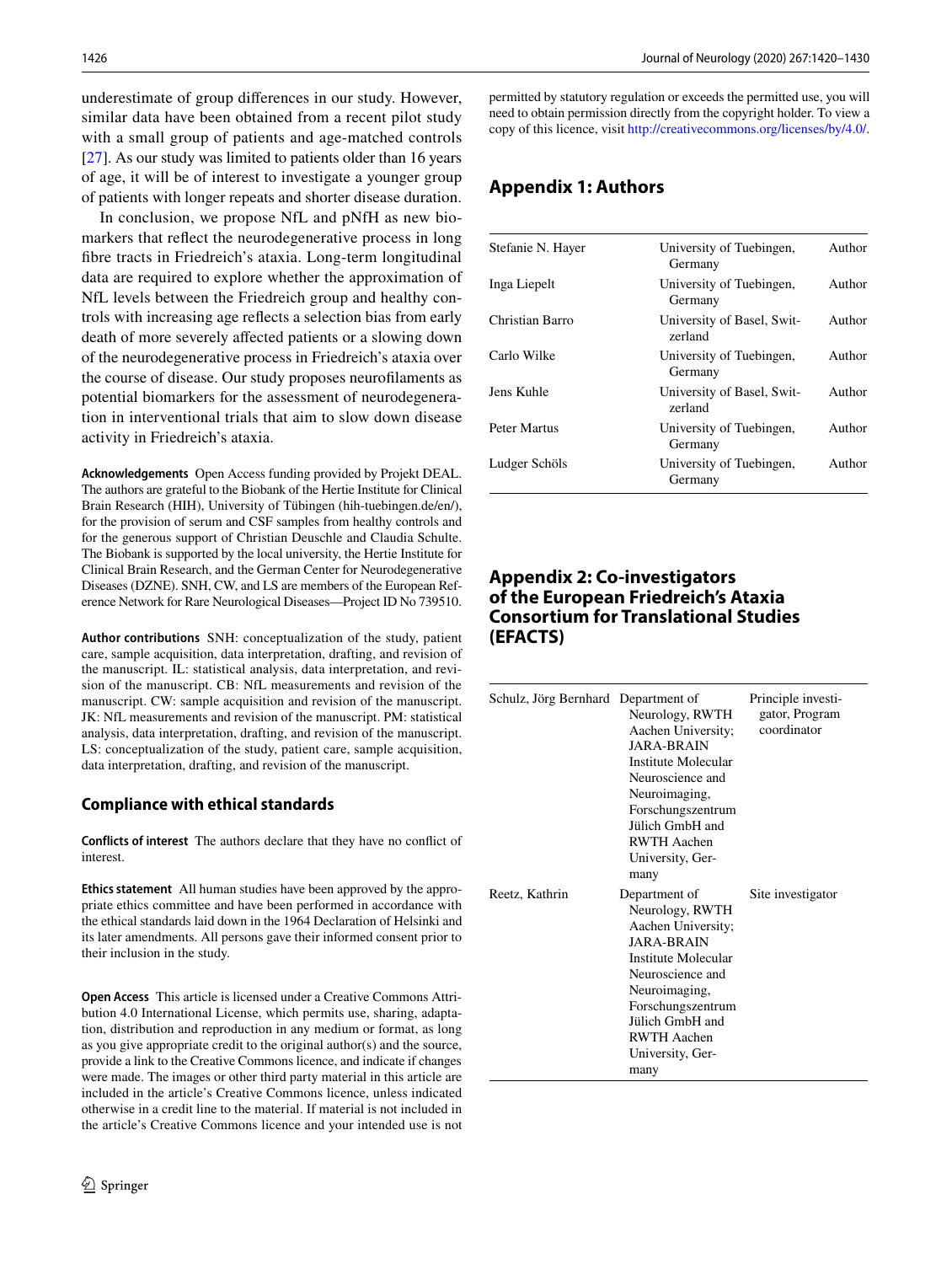bruck, Austria

Neurology, Medical University Innsbruck, Austria

Neurology, Medical University Innsbruck, Austria

Neurology, Medical University Innsbruck, Austria

Molecular Neuroscience, Institute of Neurology, University College London, London,

UK

Site investigator

Site investigator

Site investigator

Principal investigator

Nachbauer, Wolfgang Department of

Eigentler, Andreas Department of

Indelicato, Elisabetta Department of

Giunti, Paola Department of

| Journal of Neurology (2020) 267:1420-1430<br>1427 |                                                                                                                                              |                        |                          |                                                                                                                                         |                   |
|---------------------------------------------------|----------------------------------------------------------------------------------------------------------------------------------------------|------------------------|--------------------------|-----------------------------------------------------------------------------------------------------------------------------------------|-------------------|
| Fedosov, Kathrin                                  | Department of<br>Neurology, RWTH<br>Aachen University,<br>Germany                                                                            | Database oversight     | Parkinson, Michael       | Department of<br>Molecular Neuro-<br>science, Institute<br>of Neurology,                                                                | Site investigator |
| Didszun, Claire                                   | Department of<br>Neurology, RWTH<br>Aachen University,<br>Germany                                                                            | Database oversight     | Manso, Katarina          | University College<br>London, London,<br>UK<br>Ataxia Centre,                                                                           | Research nurse    |
| Klockgether, Thomas                               | Department of Neu-<br>rology, University<br>Hospital of Bonn;<br>German Center for<br>Neurodegenerative<br>Diseases (DZNE),<br>Bonn, Germany | Principle investigator |                          | Department of<br>Movement and<br>Clinical Neuro-<br>sciences, Institute<br>of Neurology,<br>University College<br>London, London,<br>UK |                   |
| Giordano, Ilaria                                  | Department of Neu-<br>rology, University<br>Hospital of Bonn;<br>German Center for<br>Neurodegenerative<br>Diseases (DZNE),<br>Bonn, Germany | Site investigator      | Thomas-Black,<br>Gilbert | Ataxia Centre,<br>Department of<br>Movement and<br>Clinical Neuro-<br>sciences, Institute<br>of Neurology,                              | Site investigator |
| Pandolfo, Massimo                                 | Laboratory of Experi- Principle investigator<br>mental Neurology,<br>Université Libre de<br>Bruxelles, Brussels,<br>Belgium                  |                        | Garcia-Moreno,<br>Hector | University College<br>London, London,<br>UK<br>Ataxia Centre,<br>Department of                                                          | Site investigator |
| Depondt, Chantal                                  | Laboratory of Experi- Site investigator<br>mental Neurology,<br>Université Libre de<br>Bruxelles, Brussels,<br>Belgium                       |                        |                          | Movement and<br>Clinical Neuro-<br>sciences, Institute<br>of Neurology,<br>University College<br>London, London,                        |                   |
| Rai, Myriam                                       | Laboratory of Experi- Genetics<br>mental Neurology,<br>Université Libre de<br>Bruxelles, Brussels,<br>Belgium                                |                        | Solanky, Nita            | UK<br>Ataxia Centre,<br>Department of<br>Movement and<br>Clinical Neuro-                                                                | Site investigator |
| Boesch, Sylvia                                    | Department of<br>Neurology, Medical<br>University Inns-                                                                                      | Principle investigator |                          | sciences, Institute<br>of Neurology,<br>University College                                                                              |                   |

London, London,

Department of Movement and Clinical Neurosciences, Institute of Neurology, University College London, London,

Neurogenetic The National Hospital for Neurology and Neurosurgery NHNN/UCLH Queen Square WC1N 3BG London UK

UK

UK

Abeti, Rosella Ataxia Centre,

Polke, James Laboratory of

Site investigator

Site investigator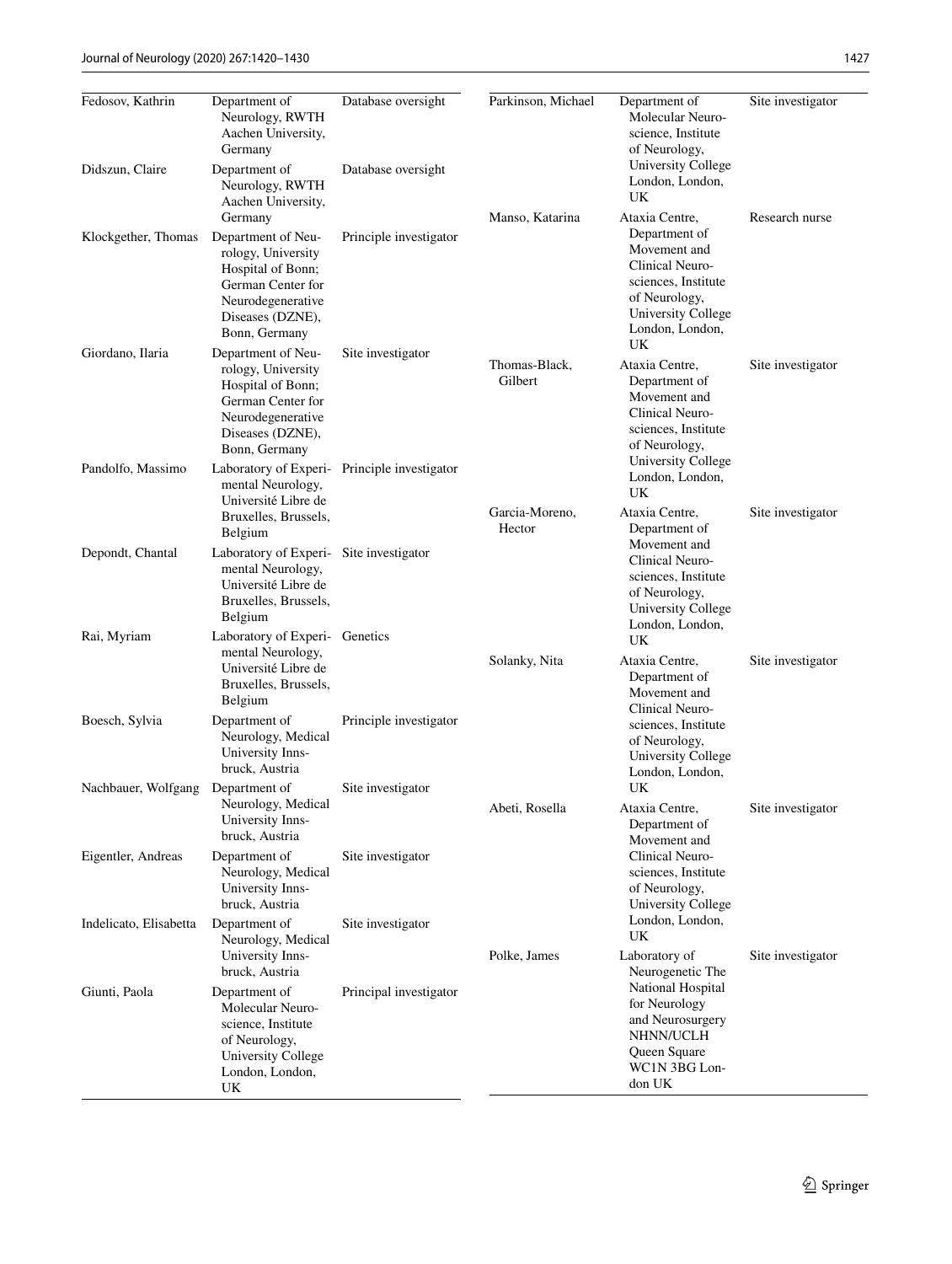| Labrum, Robin                                       | Laroratory of<br>Neurogenetic The<br>National Hospital<br>for Neurology<br>and Neurosurgery<br>NHNN/UCLH<br>Queen Square<br>WC1N 3BG Lon-                  | Site investigator      | Mongelli, Alessia<br>Fichera, Mario | Unit of Medical<br>Genetics and<br>Neurogenetics,<br>Fondazione IRCCS<br>Istituto Neurologico<br>Carlo Besta, Milan,<br>Italy<br>Unit of Medical                            | Site investigator<br>Site investigator |
|-----------------------------------------------------|------------------------------------------------------------------------------------------------------------------------------------------------------------|------------------------|-------------------------------------|-----------------------------------------------------------------------------------------------------------------------------------------------------------------------------|----------------------------------------|
| Rodríguez de Rivera<br>Garrido, Francisco<br>Javier | don UK<br>Reference Unit of<br>Hereditary Ataxias<br>and Paraplegias,<br>Department of<br>Neurology, IdiPAZ,                                               | Principle investigator |                                     | Genetics and<br>Neurogenetics,<br>Fondazione IRCCS<br>Istituto Neurologico<br>Carlo Besta, Milan,<br>Italy                                                                  |                                        |
|                                                     | Hospital Univer-<br>sitario La Paz,<br>Madrid, Spain                                                                                                       |                        | Klopstock, Thomas                   | Department of Neu-<br>rology, Friedrich<br>Baur Institute,                                                                                                                  | Principal investigator                 |
| Mascias, Javier                                     | Reference Unit of<br>Hereditary Ataxias<br>and Paraplegias,<br>Department of<br>Neurology, IdiPAZ,<br>Hospital Univer-<br>sitario La Paz,<br>Madrid, Spain | Site investigator      |                                     | University Hospital<br>of the Ludwig-Max-<br>imilians-Universität<br>München; German<br>Center for Neurode-<br>generative Diseases<br>(DZNE), Munich;<br>Munich Cluster for |                                        |
| Sánchez Velasco,<br>Sara                            | Reference Unit of<br>Hereditary Ataxias<br>and Paraplegias,                                                                                                | Site investigator      |                                     | <b>Systems Neurology</b><br>(SyNergy), Munich,<br>Germany                                                                                                                   |                                        |
|                                                     | Department of<br>Neurology, IdiPAZ,<br>Hospital Univer-<br>sitario La Paz,<br>Madrid, Spain                                                                |                        | Karin, Ivan                         | Department of Neu-<br>rology, Friedrich<br>Baur Institute,<br>University Hospital<br>of the Ludwig-Max-                                                                     | Site investigator                      |
| Secades García,<br>Sergio                           | Reference Unit of<br>Hereditary Ataxias<br>and Paraplegias,                                                                                                | Site investigator      |                                     | imilians-Universität<br>München, Munich,<br>Germany                                                                                                                         |                                        |
|                                                     | Department of<br>Neurology, IdiPAZ,<br>Hospital Univer-<br>sitario La Paz,<br>Madrid, Spain                                                                |                        | Stendel, Claudia                    | Department of Neu-<br>rology, Friedrich<br>Baur Institute,<br>University Hospital<br>of the Ludwig-Max-                                                                     | Site investigator                      |
| Mariotti, Caterina                                  | Unit of Medical<br>Genetics and<br>Neurogenetics,                                                                                                          | Principal investigator |                                     | imilians-Universität<br>München, Munich,<br>Germany                                                                                                                         |                                        |
|                                                     | Fondazione IRCCS<br>Istituto Neurologico<br>Carlo Besta, Milan,<br>Italy                                                                                   |                        | Radelfahr, Florentine               | Department of Neu-<br>rology, Friedrich<br>Baur Institute,<br>University Hospital                                                                                           | Site investigator                      |
| Nanetti, Lorenzo                                    | Unit of Medical<br>Genetics and<br>Neurogenetics,<br>Fondazione IRCCS                                                                                      | Site investigator      |                                     | of the Ludwig-Max-<br>imilians-Universität<br>München, Munich,<br>Germany                                                                                                   |                                        |
|                                                     | Istituto Neurologico<br>Carlo Besta, Milan,<br>Italy                                                                                                       |                        | Durr, Alexandra                     | Institut du Cerveau et<br>de la Moelle épin-<br>ière, Sorbonne Uni-                                                                                                         | Principal investigator                 |
| Castaldo, Anna                                      | Unit of Medical<br>Genetics and<br>Neurogenetics,<br>Fondazione IRCCS<br>Istituto Neurologico<br>Carlo Besta, Milan,<br>Italy                              | Site investigator      |                                     | versité, INSERM U<br>1127, CNRS UMR<br>7225 and APHP,<br>Pitié-Salpêtrière<br>University Hospital,<br>Genetic Depart-<br>ment, Paris, France                                |                                        |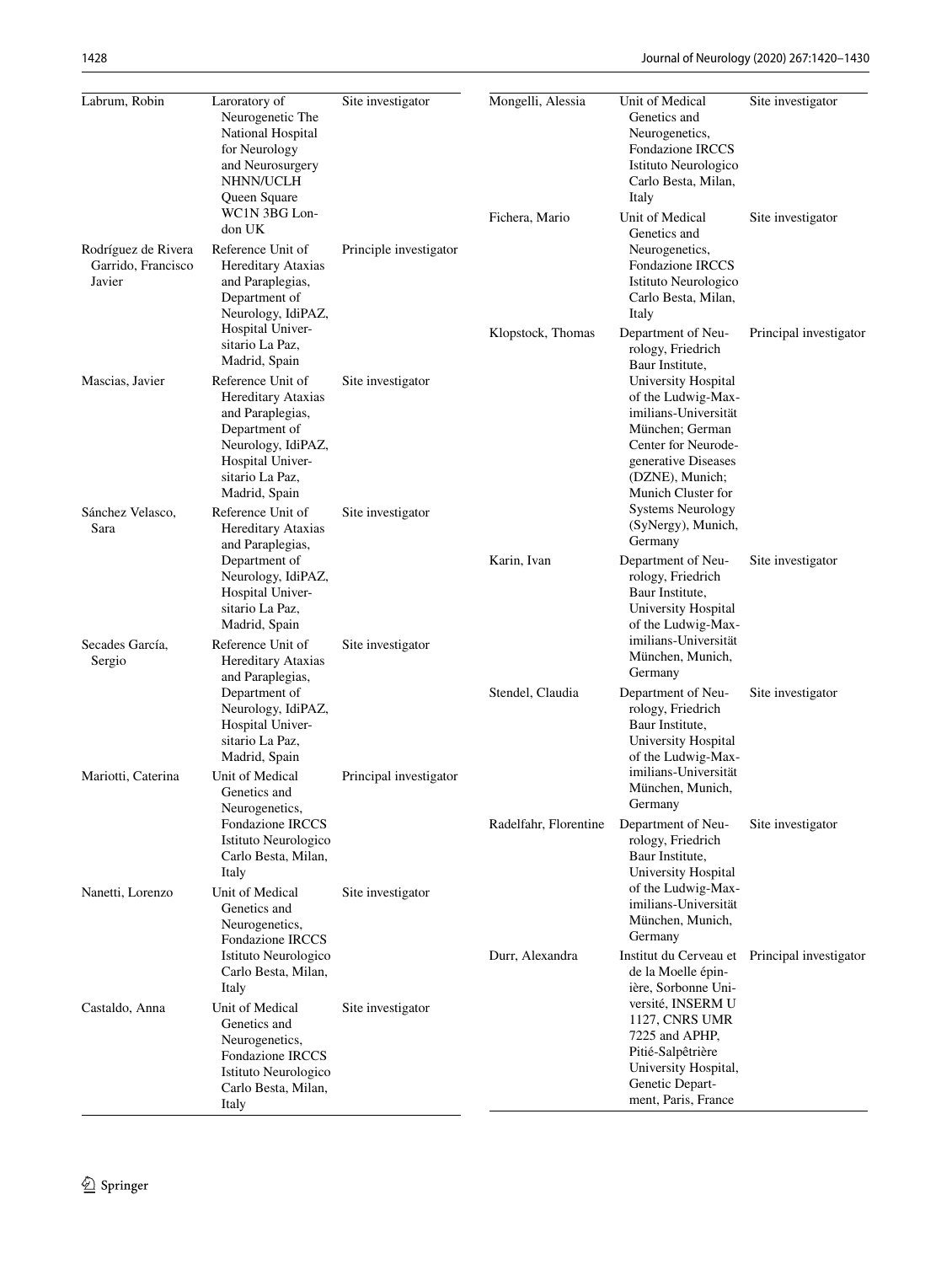| Biet, Marie       | Institut du Cerveau et<br>de la Moelle épin-<br>ière, Sorbonne Uni-<br>versité, INSERM U<br>1127, CNRS UMR<br>7225                                                                               | Study coordinator      |
|-------------------|--------------------------------------------------------------------------------------------------------------------------------------------------------------------------------------------------|------------------------|
| Charles, Perrine  | Pitié-Salpêtrière<br>University Hospital,<br>Paris, France                                                                                                                                       | Site investigator      |
| Ewenczyk, Claire  | Pitié-Salpêtrière<br>University Hospital,<br>Paris, France                                                                                                                                       | Site investigator      |
| Just, Jennifer    | Department of<br>Neurodegenerative<br>Diseases, Hertie-<br>Institute for Clinical<br>Brain Research &<br>Center of Neurol-<br>ogy, University of<br>Tuebingen, Tuebin-<br>gen, Germany           | Site investigator      |
| Koutsis, Georgios | Department of Neu-<br>rology<br>Eginition Hospital,<br>National and Kapo-<br>distrian University<br>of Athens, Athens,<br>Greece                                                                 | Principal investigator |
| Walsh, Richard    | NationalAtaxia<br>Clinic, Depart-<br>ment of Neurology,<br>Adelaide & Meath<br>Hospital Dublin,<br>incorporating the<br>National Children's<br>Hospital, Dublin,<br>Ireland                      | Principal investigator |
| Bertini, Enrico   | Department of Neuro- Principal investigator<br>sciences, Unit of<br>Neuromuscular and<br>Neurodegenerative<br>Disorders, Bambino<br>Gesu' Children's<br>Research Hospital,<br>IRCCS, Rome, Italy |                        |

# **References**

- <span id="page-9-0"></span>1. Epplen C, Epplen JT, Frank G et al (1997) Diferential stability of the (GAA)(n) tract in the Friedreich ataxia (STM7) gene. Hum Genet 99:834–836. <https://doi.org/10.1007/s004390050458>
- <span id="page-9-1"></span>2. Campuzano V, Montermini L, Molto MD et al (1996) Friedreich' s ataxia: autosomal recessive disase caused by an intronic GAA triplet repeat expansion. Science 271(80):1423–1427
- <span id="page-9-2"></span>3. Koeppen AH, Mazurkiewicz JE (2013) Friedreich ataxia: Neuropathology revised. J Neuropathol Exp Neurol 72:78–90
- <span id="page-9-3"></span>4. Menke RAL, Gray E, Lu C-H et al (2015) CSF neuroflament light chain refects corticospinal tract degeneration in ALS. Ann Clin Transl Neurol 2:748–755. <https://doi.org/10.1002/acn3.212>
- <span id="page-9-14"></span>5. Steinacker P, Blennow K, Halbgebauer S et al (2016) Neuroflaments in blood and CSF for diagnosis and prediction of onset in Creutzfeldt-Jakob disease. Sci Rep. [https://doi.org/10.1038/srep3](https://doi.org/10.1038/srep38737) [8737](https://doi.org/10.1038/srep38737) 6. Scherling CS, Hall T, Berisha F et al (2014) Cerebrospinal fuid neuroflament concentration refects disease severity in frontotemporal degeneration. Ann Neurol 75:116–126. [https://doi.](https://doi.org/10.1002/ana.24052) [org/10.1002/ana.24052](https://doi.org/10.1002/ana.24052) 7. Ganesalingam J, An J, Bowser R et al (2013) PNfH is a promising biomarker for ALS. Amyotroph Lateral Scler Front Degener 14:146–149. <https://doi.org/10.3109/21678421.2012.729596> 8. Khalil M, Teunissen CE, Otto M et al (2018) Neuroflaments as biomarkers in neurological disorders. Nat Rev Neurol 14(10):577–589. <https://doi.org/10.1038/s41582-018-0058-z> 9. Hayer SN, Krey I, Barro C et al (2018) NfL is a biomarker for adult-onset leukoencephalopathy with axonal spheroids and pigmented glia. Neurology 91:755–757. [https://doi.org/10.1212/](https://doi.org/10.1212/WNL.0000000000006357) WNL.000000000000635 10. McCombe PA, Pfuger C, Singh P et al (2015) Serial meas-
- <span id="page-9-5"></span><span id="page-9-4"></span>urements of phosphorylated neuroflament-heavy in the serum of subjects with amyotrophic lateral sclerosis. J Neurol Sci 353:122–129.<https://doi.org/10.1016/j.jns.2015.04.032>
- <span id="page-9-6"></span>11. Disanto G, Barro C, Benkert P et al (2017) Serum Neuroflament light: a biomarker of neuronal damage in multiple sclerosis. Ann Neurol 81:857–870. <https://doi.org/10.1002/ana.24954>
- <span id="page-9-7"></span>12. Boesch S, Sturm B, Hering S et al (2007) Friedreich's ataxia: clinical pilot trial with recombinant human erythropoietin. Ann Neurol 62:521–524.<https://doi.org/10.1002/ana.21177>
- <span id="page-9-8"></span>13. Libri V, Yandim C, Athanasopoulos S et al (2014) Epigenetic and neurological efects and safety of high-dose nicotinamide in patients with Friedreich's ataxia: an exploratory, openlabel, dose-escalation study. Lancet 384:504–513. [https://doi.](https://doi.org/10.1016/S0140-6736(14)60382-2) [org/10.1016/S0140-6736\(14\)60382-2](https://doi.org/10.1016/S0140-6736(14)60382-2)
- <span id="page-9-9"></span>14. Kuhle J, Barro C, Andreasson U et al (2016) Comparison of three analytical platforms for quantifcation of the neuroflament light chain in blood samples: ELISA, electrochemiluminescence immunoassay and Simoa. Clin Chem Lab Med 54:1655–1661. <https://doi.org/10.1515/cclm-2015-1195>
- <span id="page-9-10"></span>15. Rissin DM, Kan CW, Campbell TG et al (2010) Single-molecule enzyme-linked immunosorbent assay detects serum proteins at subfemtomolar concentrations. Nat Biotechnol. [https://doi.](https://doi.org/10.1038/nbt.1641) [org/10.1038/nbt.1641](https://doi.org/10.1038/nbt.1641)
- <span id="page-9-11"></span>16. Schmitz-Hübsch T, du Montcel ST, Baliko L et al (2006) Scale for the assessment and rating of ataxia: development of a new clinical scale. Neurology 66:1717–1720. [https://doi.](https://doi.org/10.1212/01.wnl.0000219042.60538.92) [org/10.1212/01.wnl.0000219042.60538.92](https://doi.org/10.1212/01.wnl.0000219042.60538.92)
- <span id="page-9-12"></span>17. Wilke C, Bender F, Hayer SN et al (2018) Serum neuroflament light is increased in multiple system atrophy of cerebellar type and in repeat-expansion spinocerebellar ataxias: a pilot study. J Neurol. <https://doi.org/10.1007/s00415-018-8893-9>
- 18. Wilke C, Rattay TW, Hengel H et al (2018) Serum neuroflament light chain is increased in hereditary spastic paraplegias. Ann Clin Transl Neurol.<https://doi.org/10.1002/acn3.583>
- <span id="page-9-13"></span>19. Preische O, Schultz SA, Apel A et al (2019) Serum neuroflament dynamics predicts neurodegeneration and clinical progression in presymptomatic Alzheimer's disease. Nat Med 25:277– 283. <https://doi.org/10.1038/s41591-018-0304-3>
- <span id="page-9-15"></span>20. Weydt P, Oeckl P, Huss A et al (2016) Neuroflament levels as biomarkers in asymptomatic and symptomatic familial amyotrophic lateral sclerosis. Ann Neurol. [https://doi.org/10.1002/](https://doi.org/10.1002/ana.24552) [ana.24552](https://doi.org/10.1002/ana.24552)
- <span id="page-9-16"></span>21. Schöls L, Amoiridis G, Przuntek H et al (1997) Friedreich's ataxia Revision of the phenotype according to molecular genetics. Brain. <https://doi.org/10.1093/brain/120.12.2131>